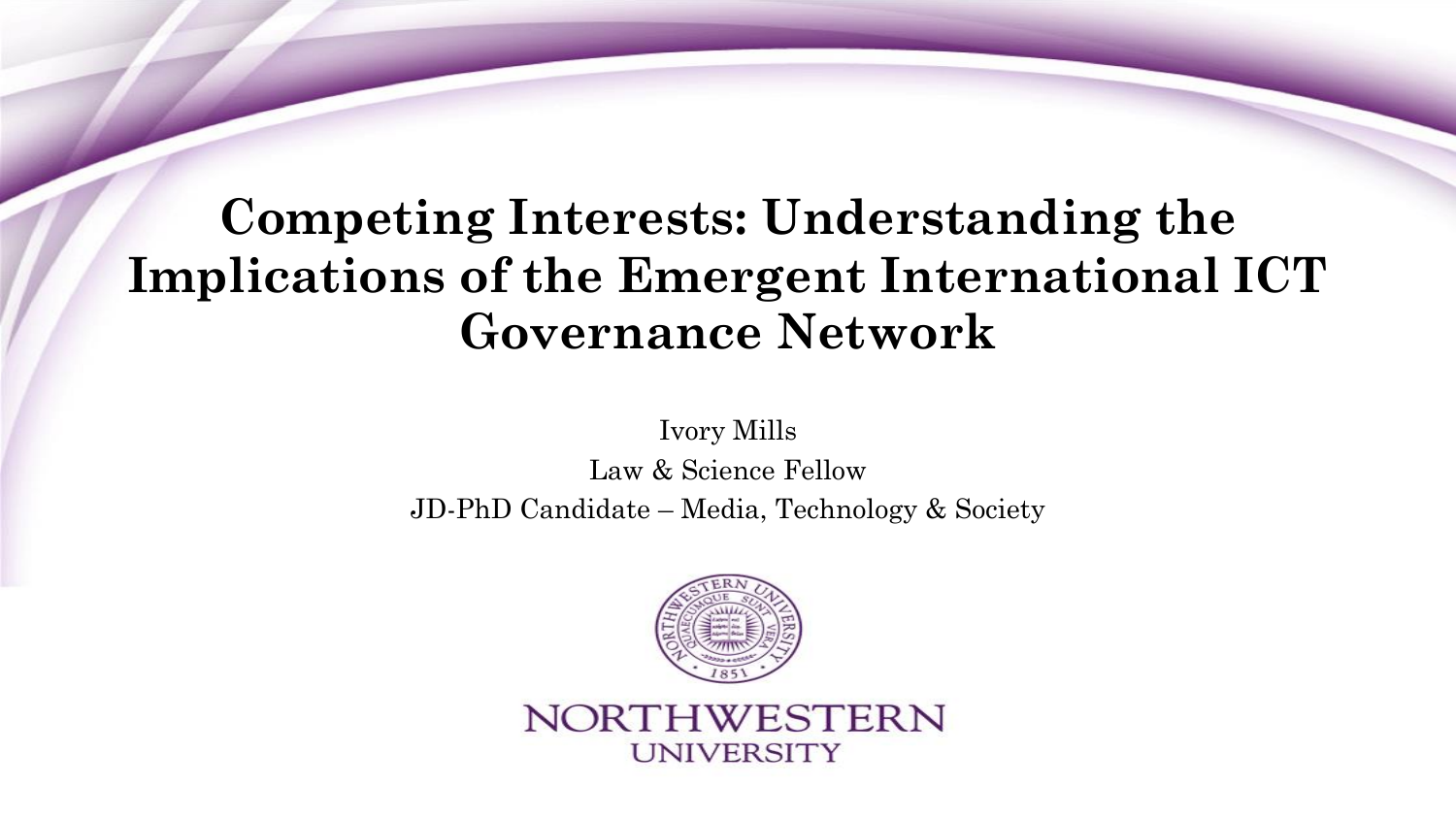# **Outline**

- Introduction
	- Information and communication technologies
		- Background, benefits, and challenges > Regulation
- Research Agenda
	- International ICT Governance Network
		- Goals
		- Data & Methodology
		- Research Questions
	- Competing Interests
- Implications and Next Steps NORTHWESTERN UNIVERSITY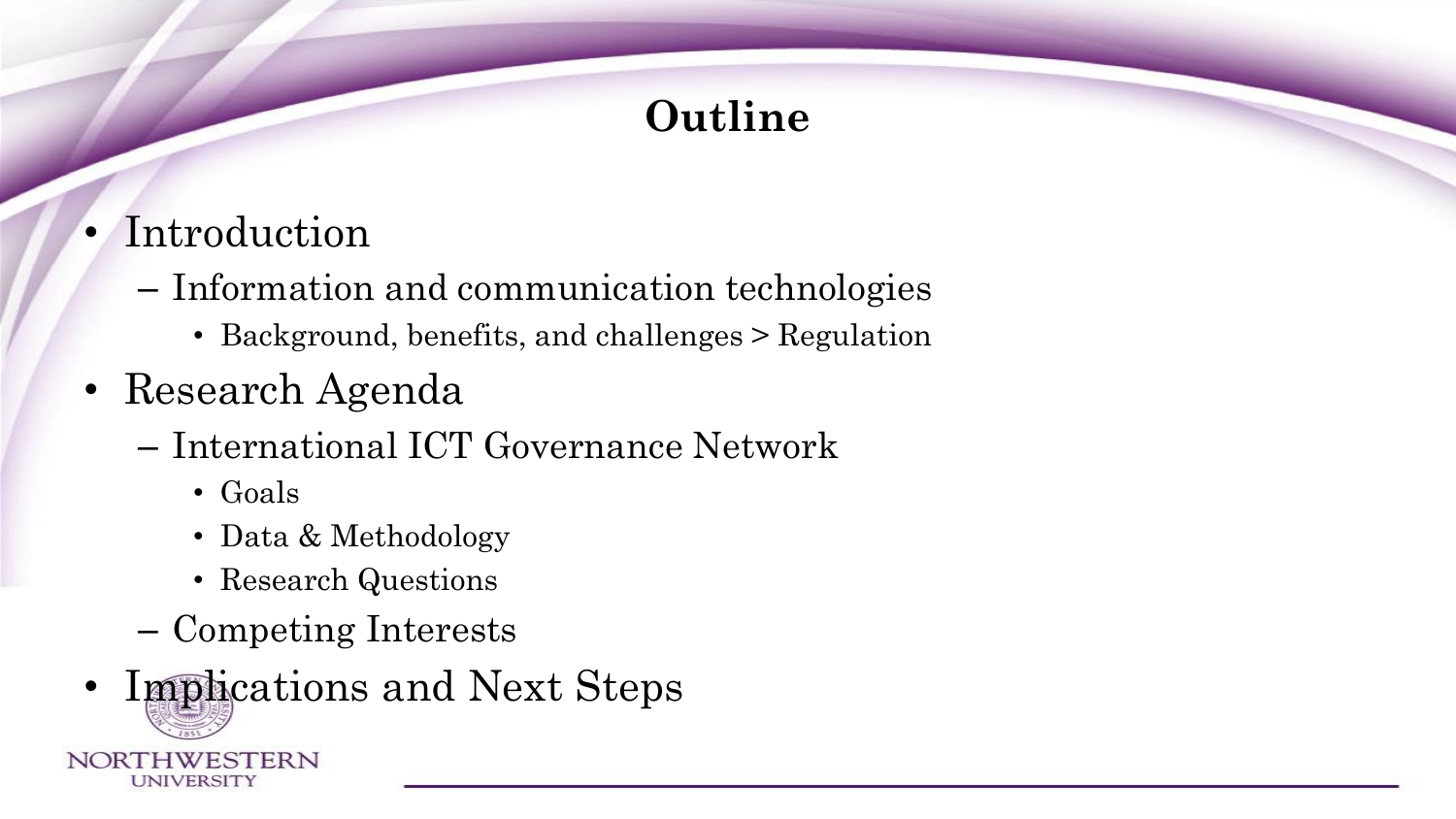# **Information and Communication Technologies**

- Background
	- Technological Convergence
	- Internationalization
	- Liberalization
	- Privatization



- Benefits
	- Interconnectivity
	- Information Society
- Challenges
	- Regulation
		- Public
		- Private
		- Domestic
		- Transnational

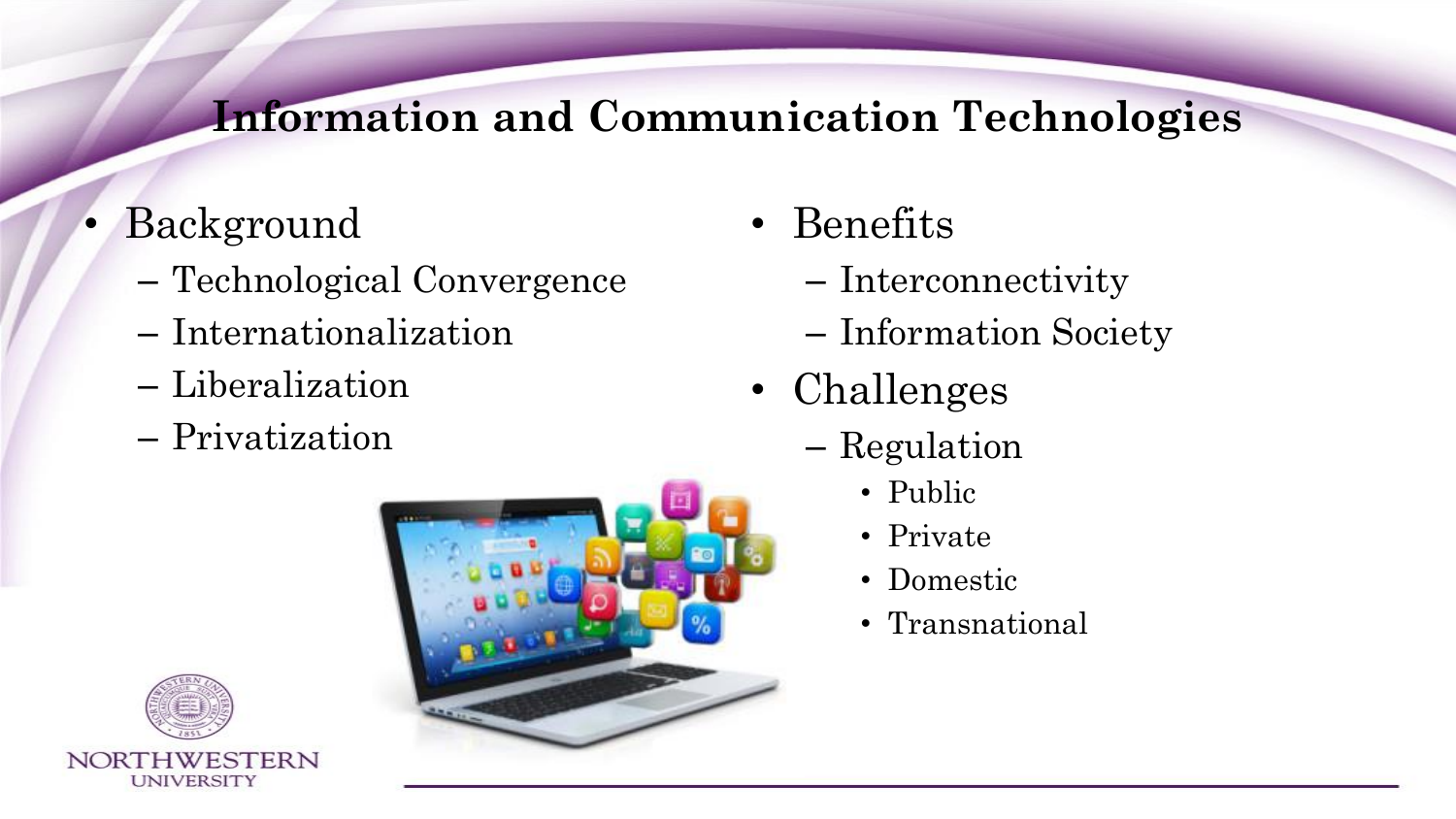# **Research Agenda**

- International ICT Governance
	- International law: Investment treaties
	- Transnational private regulation: Technological standards
- Network Governance
	- Multi-stakeholder
- Goals:
	- To describe the emergent international ICT governance network
	- To explore overlaps between public and private ICT governance forms
	- To uncover potential conflicts between the varying interests involved in the network

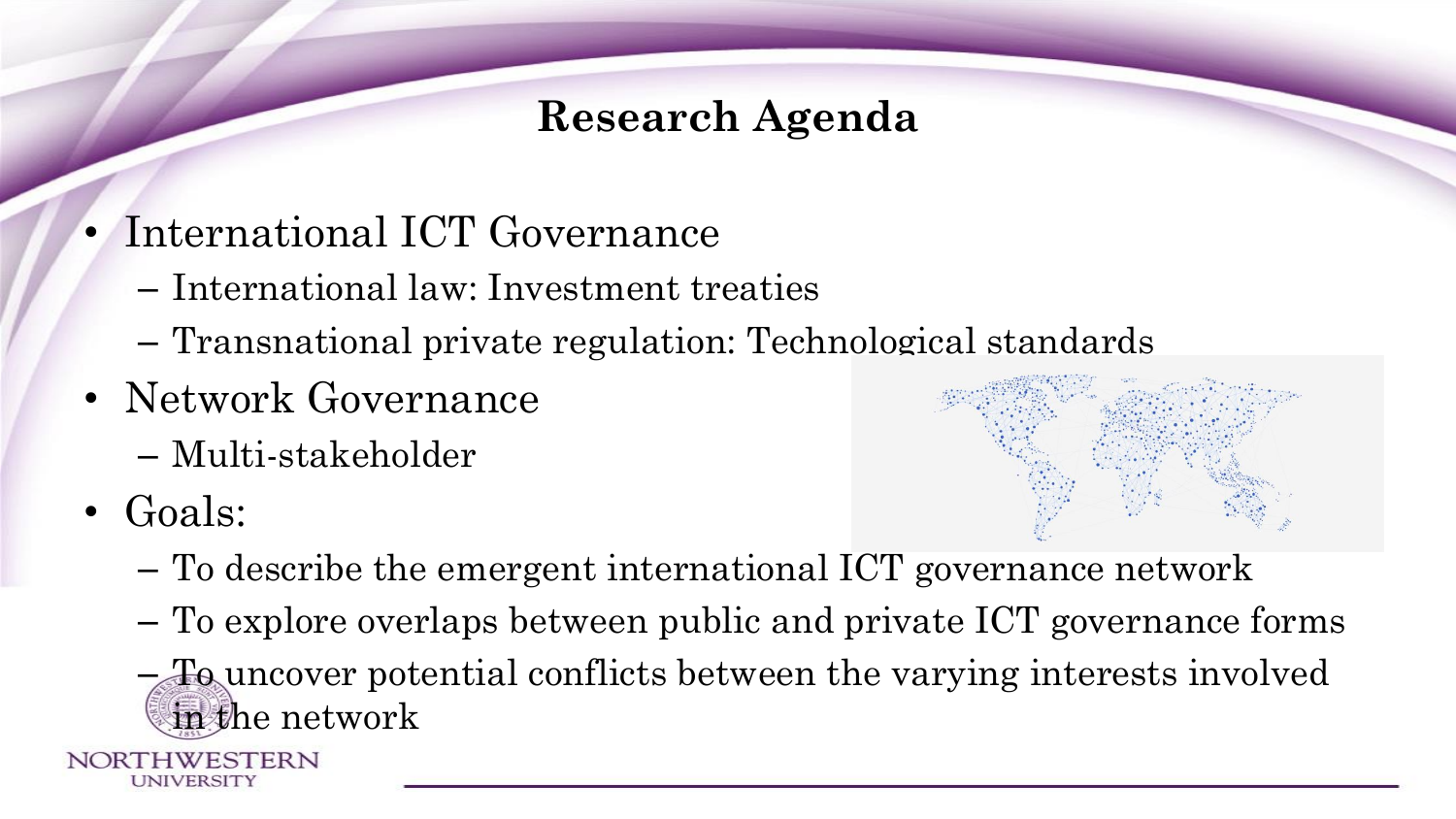#### **International ICT Governance Network**

#### **Research Questions**

- Research Question 1: Who are the central actors in networks of standard setting organizations and networks of international treaty bodies?
	- 1a. Is there overlap between the membership of these two insular forms of ICT regulation?
- Research Question 2: How do international ICT standards interact/coexist with international investment treaties?
- Research Question 3: What are the implications of the interaction between international ICT standards and international treaty obligations? UNIVERSITY

# **Analytical Methods**

- Social Network Analysis
- Comparative Statutory Analysis

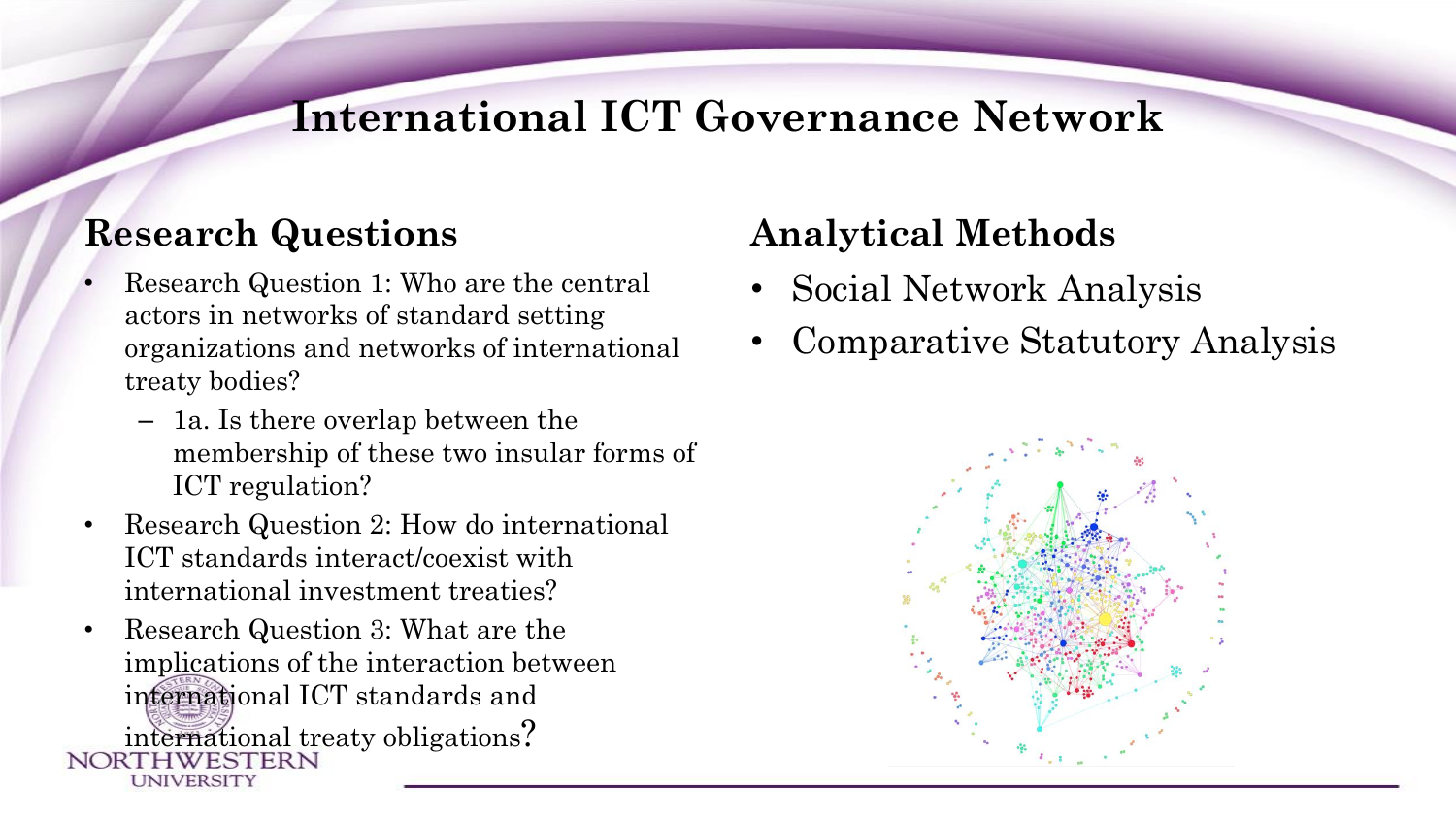#### **Competing Interests**

- National Security
- Intellectual Property
- Economic Development







|  | ◆ 李田合西 由 \$ ◆ 够 四 孝                                                         |  |  |  |  |
|--|-----------------------------------------------------------------------------|--|--|--|--|
|  |                                                                             |  |  |  |  |
|  | $\lambda$ DEVELOPMENT $\lambda$ , $\lambda$ , $\frac{1}{2}$ , $\frac{1}{2}$ |  |  |  |  |
|  | 中 \$ 中 由 \$ 音 \$ 中 样 入 样                                                    |  |  |  |  |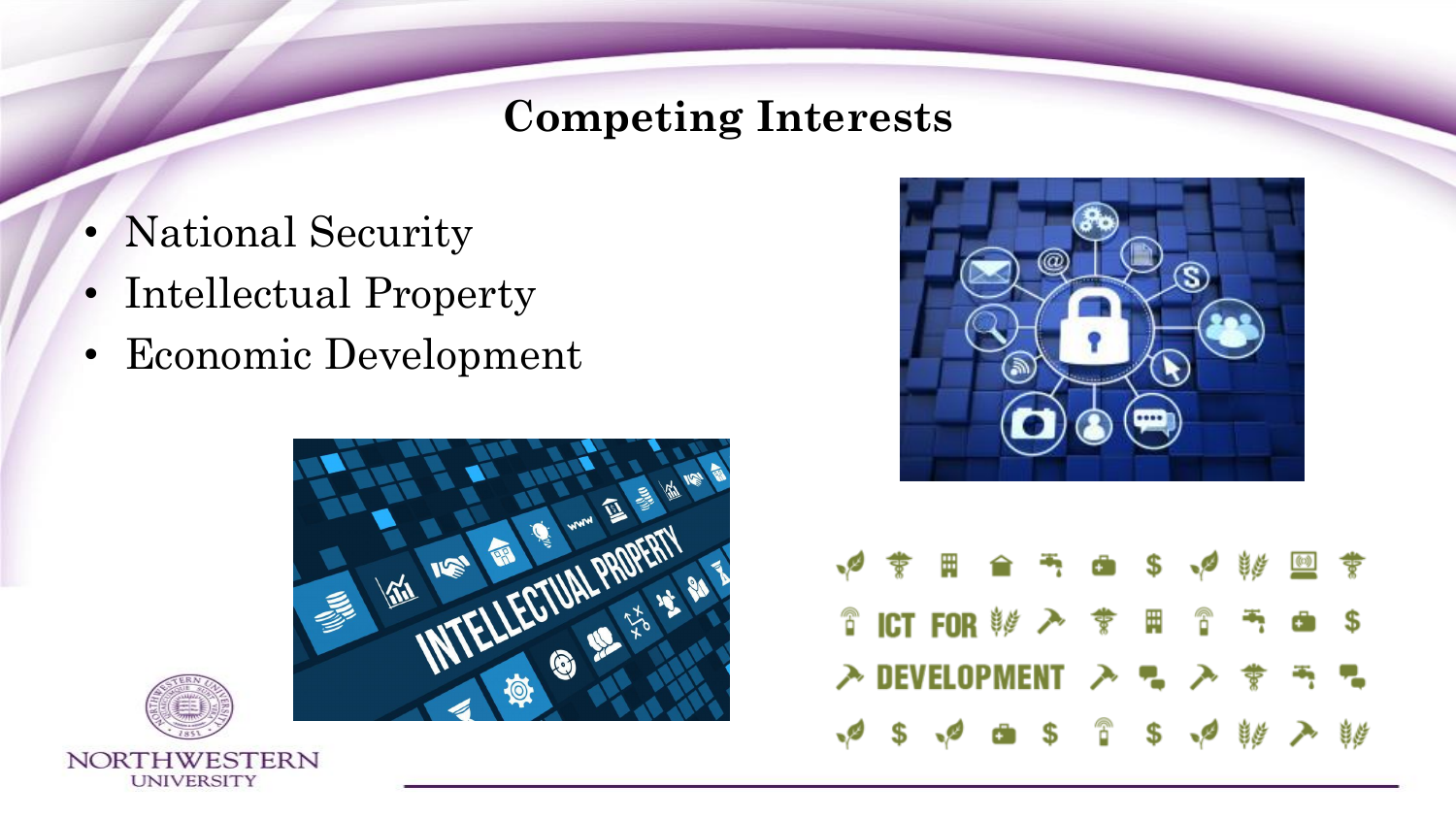## **Intellectual Merit**

• This research identifies, describes, and examines the emergent international ICT governance network.

- As such, it explores a critical and emerging interaction between traditional laws and regulatory tools (treaties) and modern, multi-stakeholder governance forms.
- This research explores SSOs as a form of transnational private regulation and identifies its key governance functions and challenges in the ICT space.
- It provides insight into the changing and contentious intellectual property protection regime for ICTs and digital assets throughout the international community
- In contrast to existing ICT for development (ICT4D) research that focuses on specific technologies, this research discusses over-arching regulatory measures (technological standards) that structure the use of technologies throughout the international community, providing an alternative look at the macro level structures that influence ICT use and dispersion for development, and highlights the bureaucratic challenges that often inhibit or threaten development initiatives.
- It explores the potential security conflicts among the various stakeholders and examines how countries negotiate their national security with changing, and often more limited, regulatory power.
- Finally, this research contributes to a growing body of methodological research that utilizes social network analysis to study law and regulation, providing a concrete example of a regulatory network that should be studied collectively, rather than solely exploring its constituent parts.